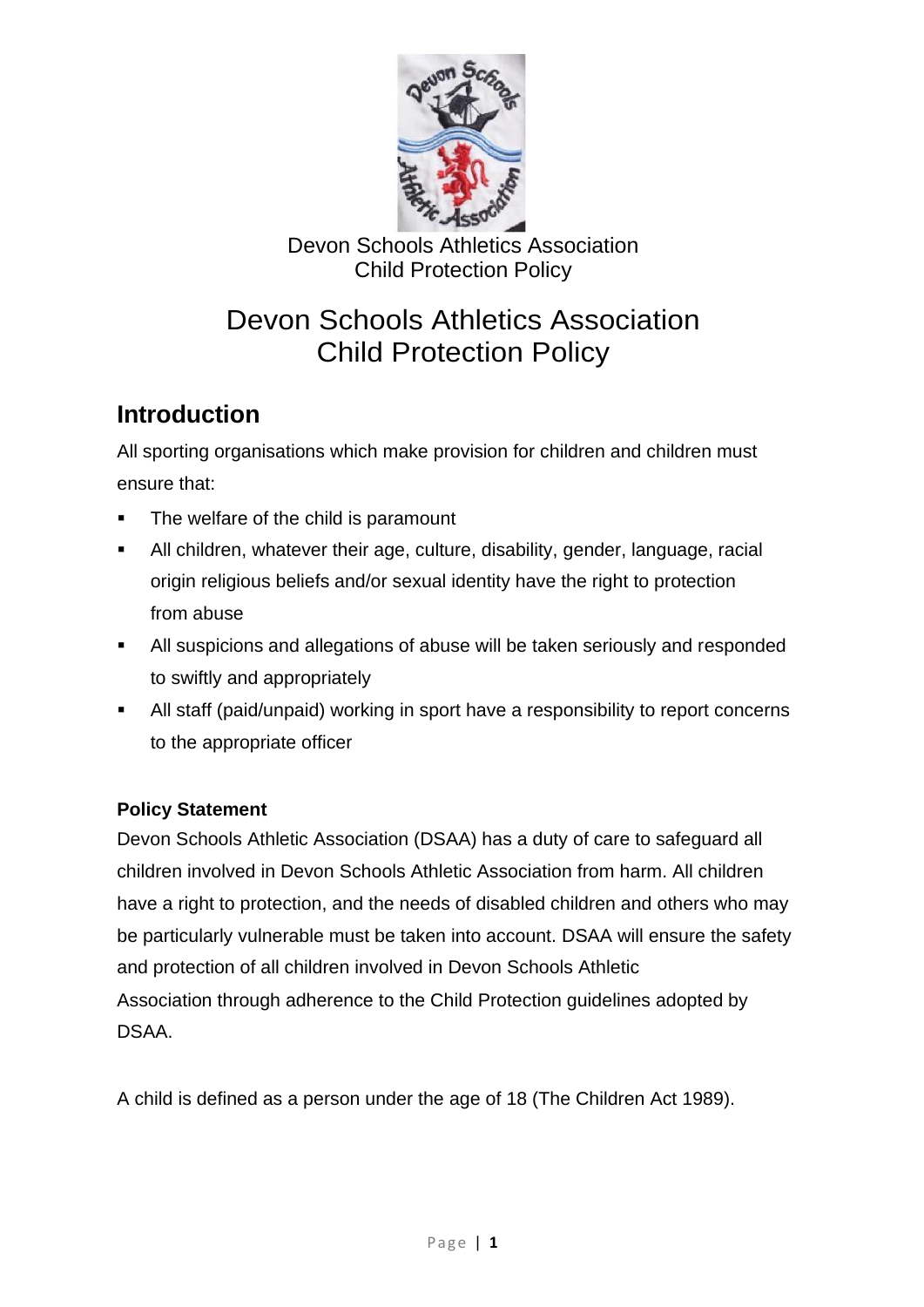

#### **Policy Aims**

The aim of the Devon Schools Athletic Association Child Protection Policy is to promote good practice:

- Providing children and children with appropriate safety and protection whilst in the care of DSAA
- Allowing all staff / volunteers to make informed and confident responses to specific child protection issues

#### **Promoting Good Practice**

Child abuse, particularly sexual abuse, can arouse strong emotions in those facing such a situation. It is important to understand these feelings and not allow them to interfere with your judgement about the appropriate action to take.

Abuse can occur within many situations including the home, school and the sporting environment. Some individuals will actively seek employment or voluntary work with children in order to harm them. A coach, instructor, teacher, official or volunteer will have regular contact with children and be an important link in identifying cases where they need protection. All suspicious cases of poor practice should be reported following the guidelines in this document.

When a child has been subjected to child abuse outside the sporting environment, sport can play a crucial role in improving the child's self-esteem. In such instances DSAA must work with the appropriate agencies to ensure the child receives the required support.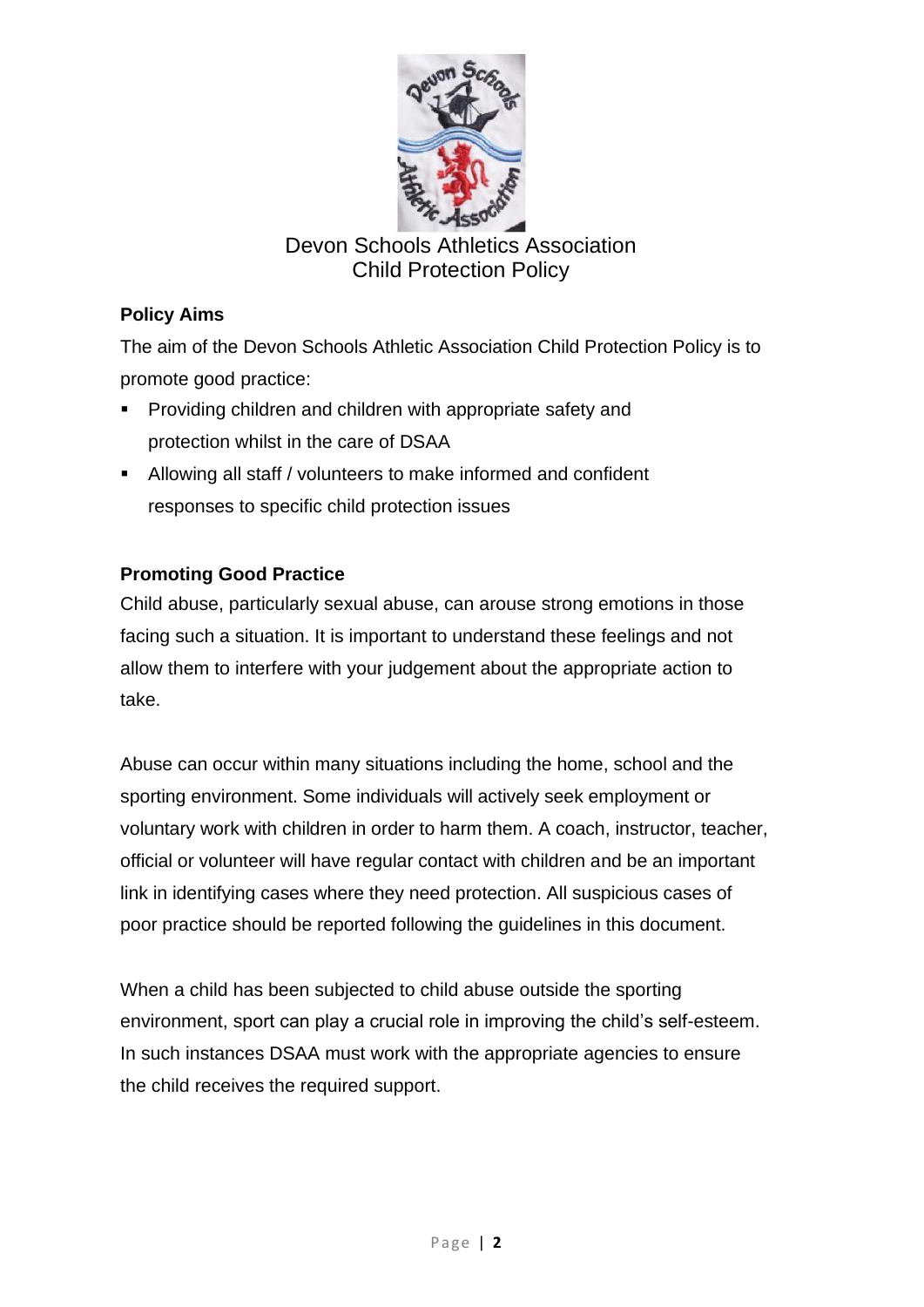

#### **Good Practice Guidelines**

All personnel should be encouraged to demonstrate exemplary behaviour in order to protect themselves from false allegations. The following are common sense examples of how to create a positive culture and climate.

Good practice means:

- Always working in an open environment (e.g. avoiding private or unobserved situations and encouraging open communication)
- Treating all children/disabled adults equally, and with respect and dignity
- Always putting the welfare of each young person first, before winning or achieving goals
- Maintaining a safe and appropriate relationship with athletes and children
- Building balanced relationships based on mutual trust which empowers children to share in the decision- making process
- Making athletics fun, enjoyable and promoting fair play
- Ensuring that if mixed teams are taken away for the day or night, they should always be accompanied by a male and female member of staff.
- Ensuring that at tournaments or residential events, adults should not enter children's rooms unless for a safeguarding reason, or invite children into their rooms
- Being an excellent role model this includes not smoking or drinking alcohol in the company of children while on duty.
- Giving enthusiastic and constructive feedback rather than negative criticism
- Recognising the developmental needs and capacity of children and disabled adults
- Securing parental consent in writing to act in loco parentis, if the need arises to administer emergency first aid and/or other medical treatment. Keeping a written record of any injury that occurs, along with the details of any treatment given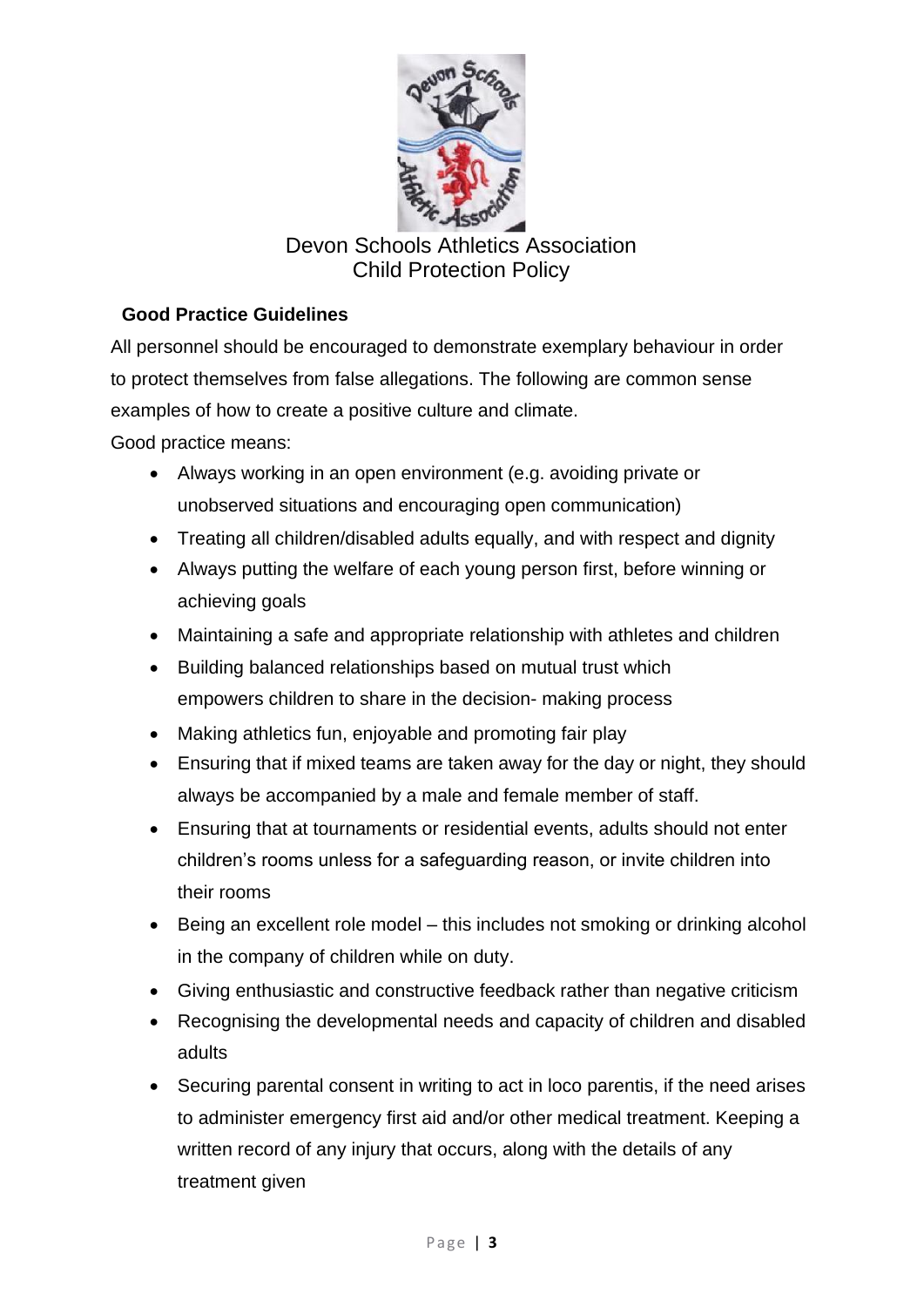

#### **Practices to be Avoided**

The following should be avoided except in emergencies.

- Avoid spending time alone with children away from others
- Avoid taking a child to an event / session or taking them home afterwards [in which case parental consent must be obtained in advance]

#### **Practices Never to be Sanctioned**

The following should never be sanctioned.

You should never:

- Engage in rough, physical or sexually provocative games, including horseplay
- Share a room with a child
- Allow or engage in any form of inappropriate touching
- Allow children to use inappropriate language unchallenged
- Make sexually suggestive comments to a child, even in fun
- Reduce a child to tears as a form of control
- Allow allegations made by a child to go unchallenged, unrecorded or not acted upon
- Do things of a personal nature for children or disabled adults, that they can do for themselves

#### **Incidents that Must be Reported/Recorded**

If any of the following occur, you should report this immediately to another colleague and record the incident. You should also ensure the parents of the child are informed:

- If you accidentally hurt an athlete
- If he/she seems distressed in any manner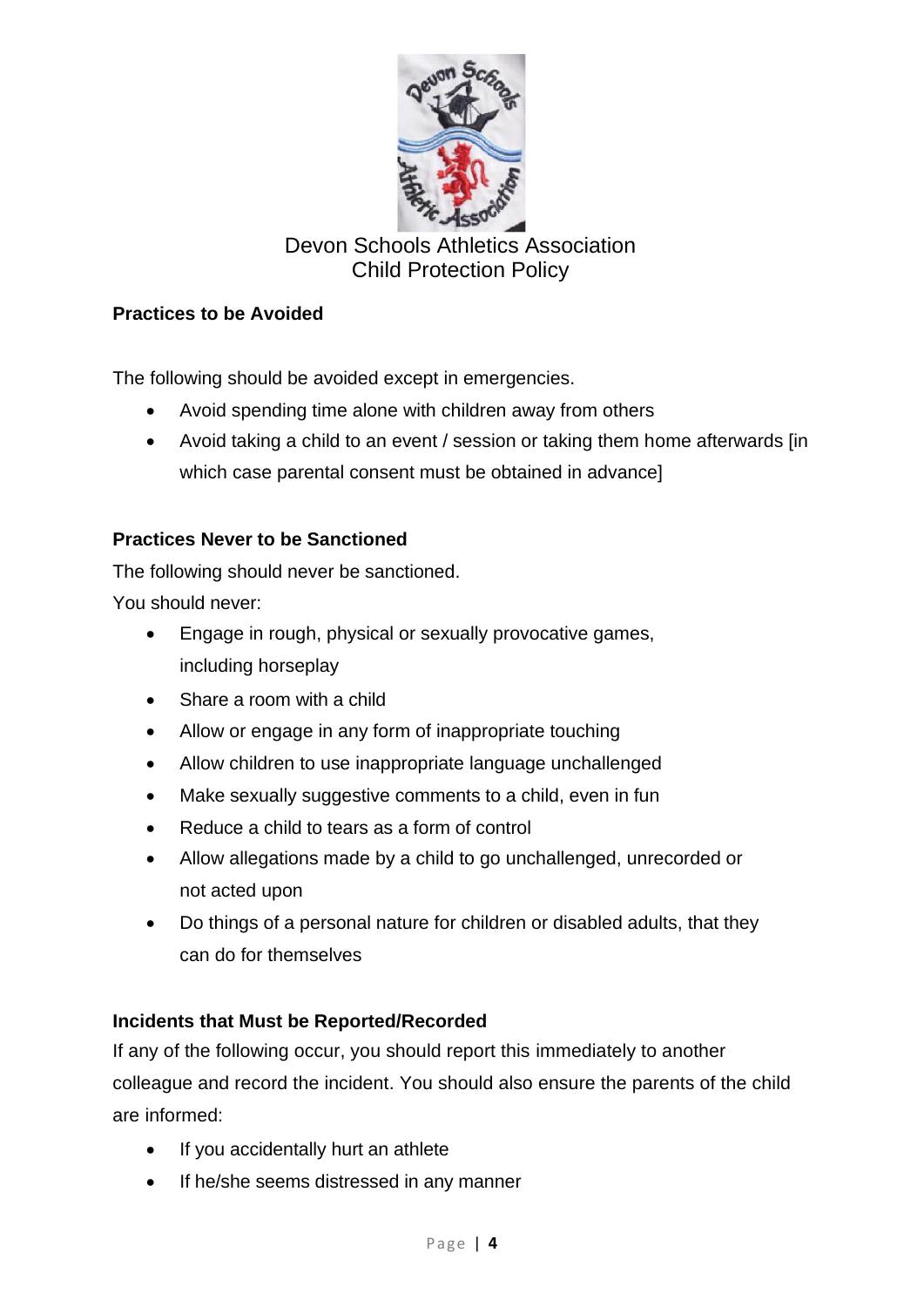

- If an athlete misunderstands or misinterprets something you have done
- Copies of all recorded should be forwarded to the Devon Schools Athletic Association Child Welfare Officer. (DSAA CWO).

#### **Use of Photographic/Filming Equipment at Sporting Events**

There is evidence that some people have used sporting events as an opportunity to take inappropriate photographs or film footage of young and disabled sportspeople in vulnerable positions. All interested parties in Devon Schools Athletic Association (including athletes, parents, teachers, team managers etc) should be vigilant, and any concerns should to be reported to the DSAA CWO

Videoing as a coaching aid: there is no intention to prevent coaches and teachers using video equipment as a legitimate coaching aid. However, performers and their parents/carers should be made aware that this is happening and give their permission, and such films should be stored safely.

#### **Recruitment and Training of Staff and Volunteers**

Devon Schools Athletic Association recognises that anyone may have the potential to abuse children in some way and that all reasonable steps must be taken to ensure unsuitable people are prevented from working with children. Devon School Athletic Association adopts the following safe-recruitment procedure for any adult with supervisory responsibility for its athletes

- Team managers will be practising or retired teachers or other adults working in schools/colleges such as a Teaching Assistant with a current DBS certificate.
- If this not possible in exceptional circumstances, then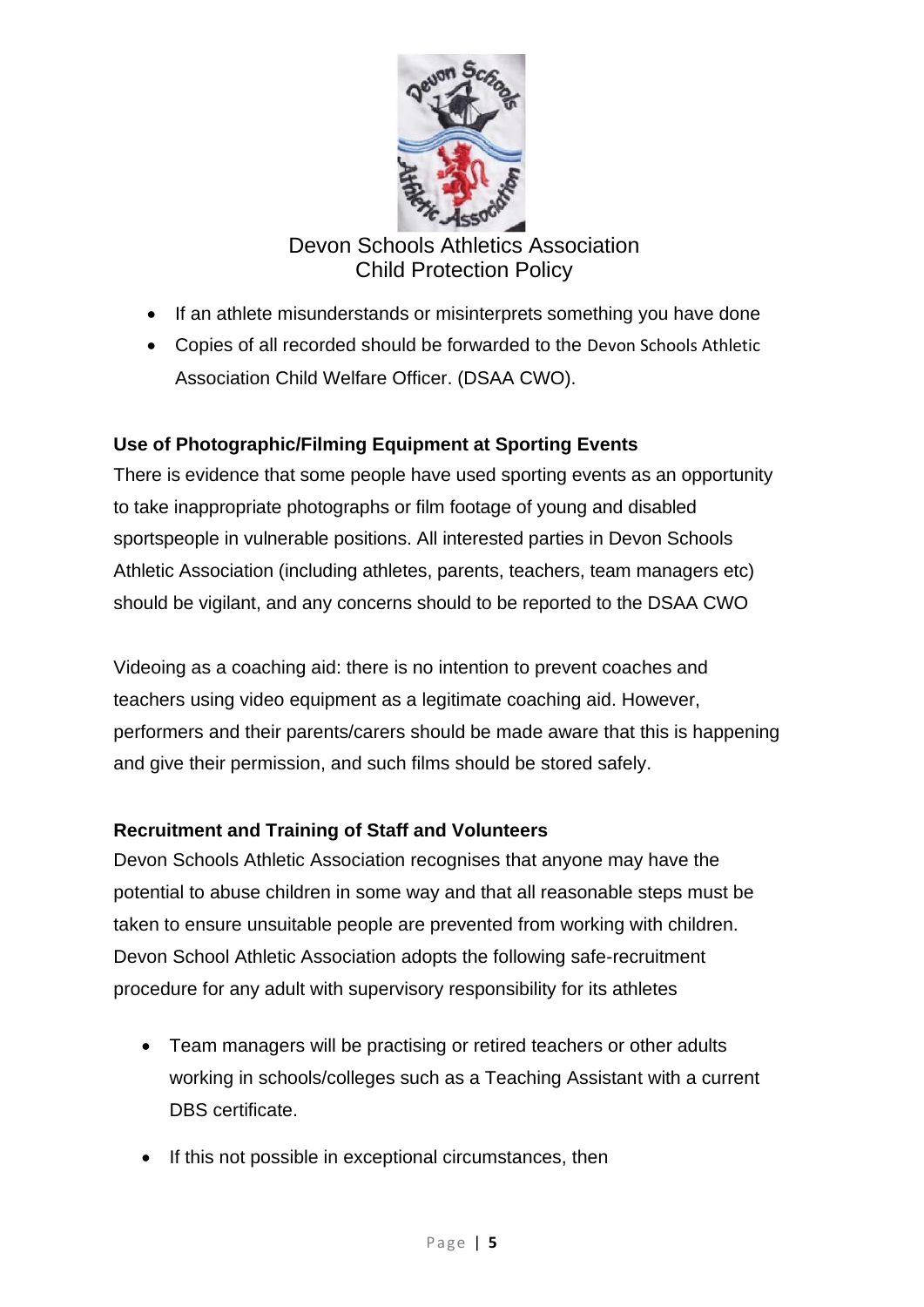

Devon Schools Athletic Association requires:

- Volunteers to complete a recognised awareness training on child protection / safeguarding
- All supervising staff and volunteers to have undergone a DBS check
- Relevant personnel to receive advisory information outlining good practice and informing them about what to do if they have concerns about the behaviour of an adult towards a young person
- Relevant personnel to gain a national first aid training (where necessary)
- Attend update training when necessary.

#### **Responding to Allegations or Suspicions**

It is not the responsibility of anyone working in DSAA in a paid or unpaid capacity to decide whether or not child abuse has taken place. However, there is a responsibility to act on any concerns through contact with the appropriate authorities. DSAA will assure all staff/volunteers that it will fully support and protect anyone, who in good faith reports his or her concern that a colleague is, or may be, abusing a child.

Where there is a complaint against a member of staff there may be three types of investigation:

- A criminal investigation
- A child protection investigation
- A disciplinary or misconduct investigation

The results of the police and child protection investigation may well influence the disciplinary investigation, but not necessarily.

#### **Action if there are Concerns**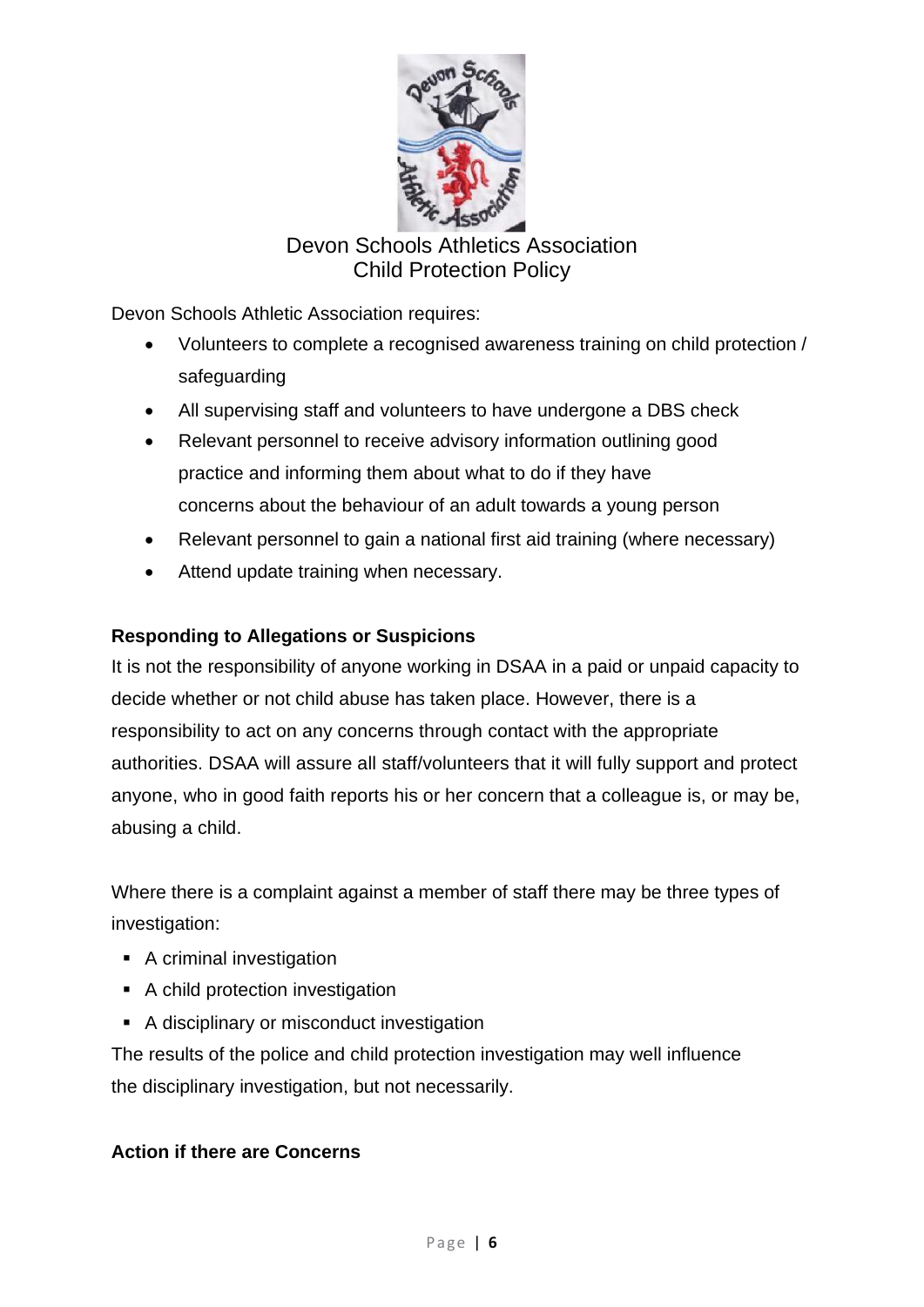

#### **Concerns about Poor Practice:**

If, following consideration, the allegation is clearly about poor practice; the DSAA CWO will liaise with the ESAA welfare Officer who will liaise with England Athletics whose procedures will define the course of action to address this.

If the allegation is about poor practice by the Devon Schools Athletic Association CWO, or if the matter has been handled inadequately and concerns remain, it should be reported to the ESAA Welfare officer who will liaise with England Athletics whose procedures will define the course of action to address this.

#### • **Concerns about Suspected Abuse**

Any suspicion that a child has been a victim of abuse by either a member of staff or a volunteer should be reported to the DSAA CWO, who will take such steps as considered necessary to ensure the safety of the child in question and any other child who may be at risk. The official breach of welfare referral form should be used for this purpose.

The DSAA CWO will refer the allegation to the Headteacher/Principal of the child's school, who should work with the school's Designated Safeguarding Lead (DSL). The parents or carers of the child will be contacted as soon as possible following advice from the Local Authority Designated Officer (LAD)) and / or Social Services department.

The Devon Schools Athletic Association CWO should also notify the ESAA Welfare officer who may need to deal with any media enquiries.

#### **Confidentiality**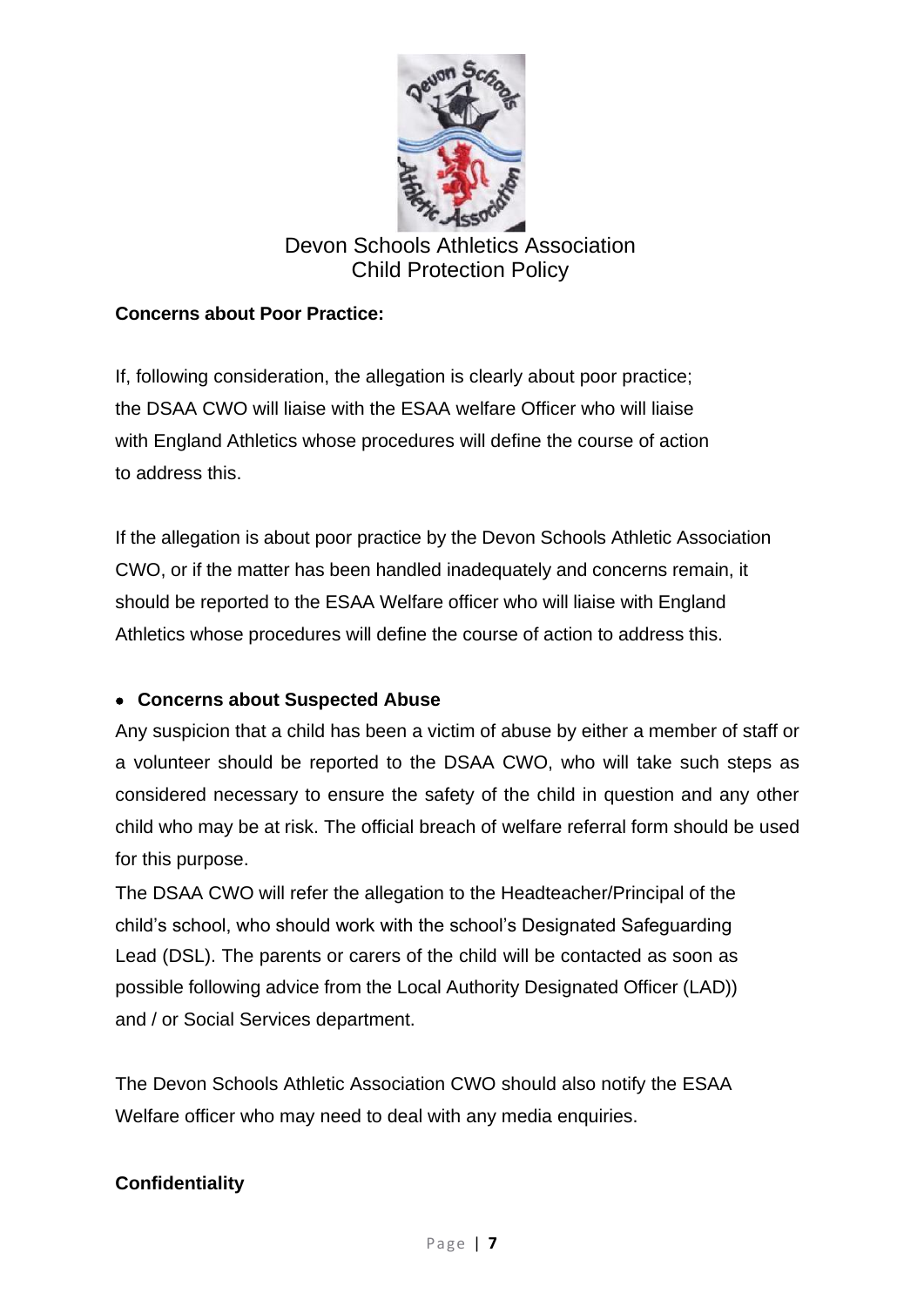

Every effort should be made to ensure that confidentiality is maintained for all concerned. Information should be handled and disseminated on a need to know basis only. This includes the following people:

- The Devon Schools Athletic Association Child Welfare Officer
- The parents of the person who is alleged to have been abused
- The person making the allegation
- Headteacher/Principal of the school
- Social Services / Police
- The ESAA Welfare Officer
- The alleged abuser (and parents if the alleged abuser is a child).

Information should be stored in a secure place with limited access to designated people, in line with data protection laws (e.g. that information is accurate, regularly updated, relevant and secure).

#### **Allegations of Previous Abuse**

Allegations of abuse may be made some time after the event (e.g. by an adult who was abused as a child by a member of staff who is still currently working with children). Where such an allegation is made, DSAA should follow the procedures as detailed above and report the matter to the social services or the police. This is because other children, either within or outside sport, may be at risk from this person. Anyone who has a previous criminal conviction for offences related to abuse is automatically excluded from working with children. This is reinforced by the details of the Protection of Children Act 1999.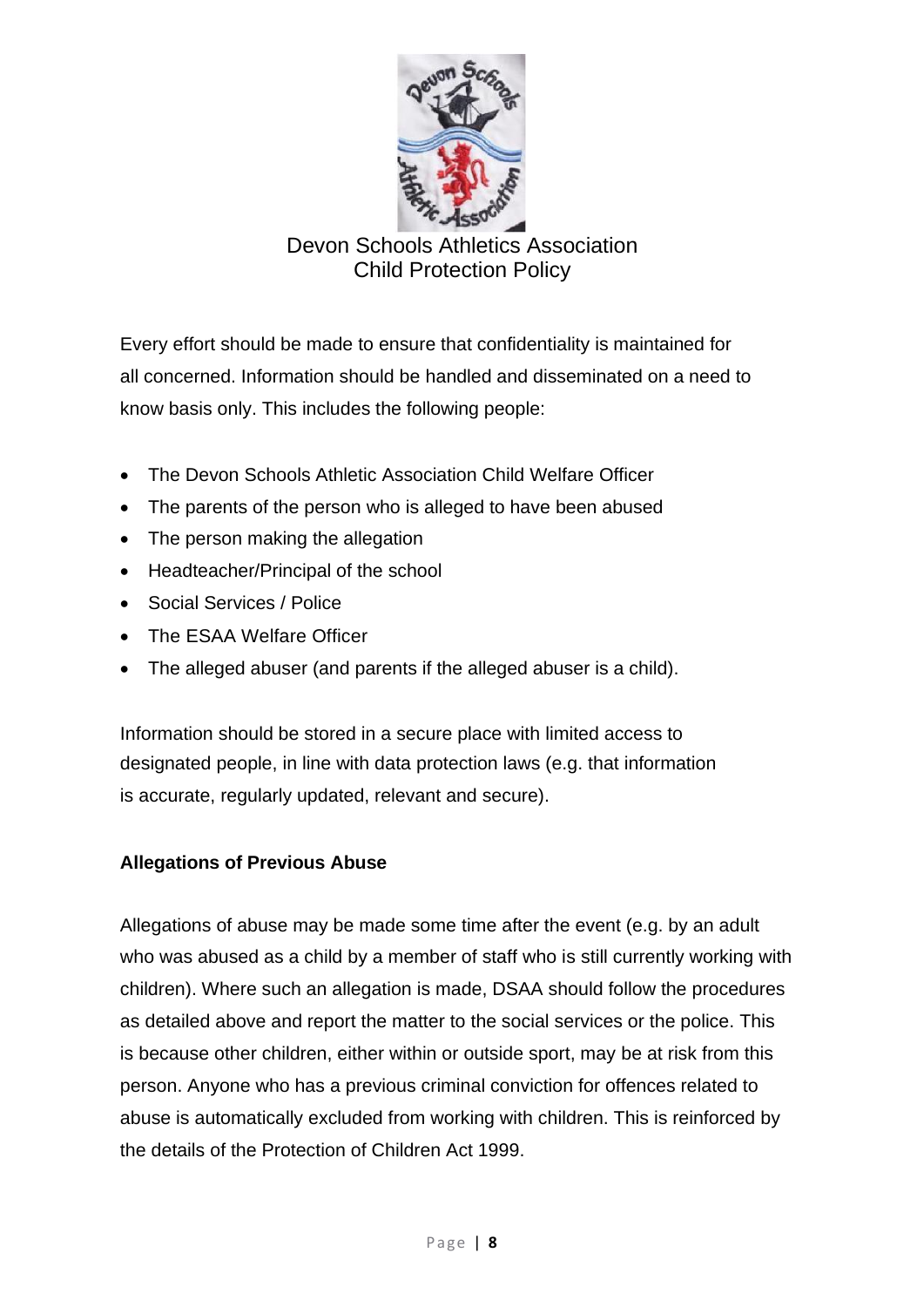

### **Action if Bullying is Suspected**

If bullying is suspected, the same procedure should be followed as set out in 'Responding to Allegations or Suspicions' above.

Action to help the victim and prevent bullying in sport:

- **EXEC** Take all signs of bullying very seriously
- Encourage all children to speak and share their concerns (It is believed that up to 12 children per year commit suicide as a result of bullying, so if anyone talks about or threatens suicide, seek professional help immediately). Help the victim to speak out and tell the person in charge or someone in authority. Create an open environment
- **EXTER** Investigate all allegations and take action to ensure the victim is safe. Speak with the victim and the bully(ies) separately
- Reassure the victim that you can be trusted and will help them, although you cannot promise to tell no one else
- Keep records of what is said (what happened, by whom, when)
- Report any concerns to the DSAA CWO or the school (wherever the bullying is occurring)

#### **Action towards the bully(ies):**

- Talk with the bully(ies), explain the situation, and try to get the bully (ies) to understand the consequences of their behaviour. Seek an apology to the victim(s)
- Inform the bully's / bullies' parents
- Insist on the return of 'borrowed' items and that the bully(ies) compensate the victim if appropriate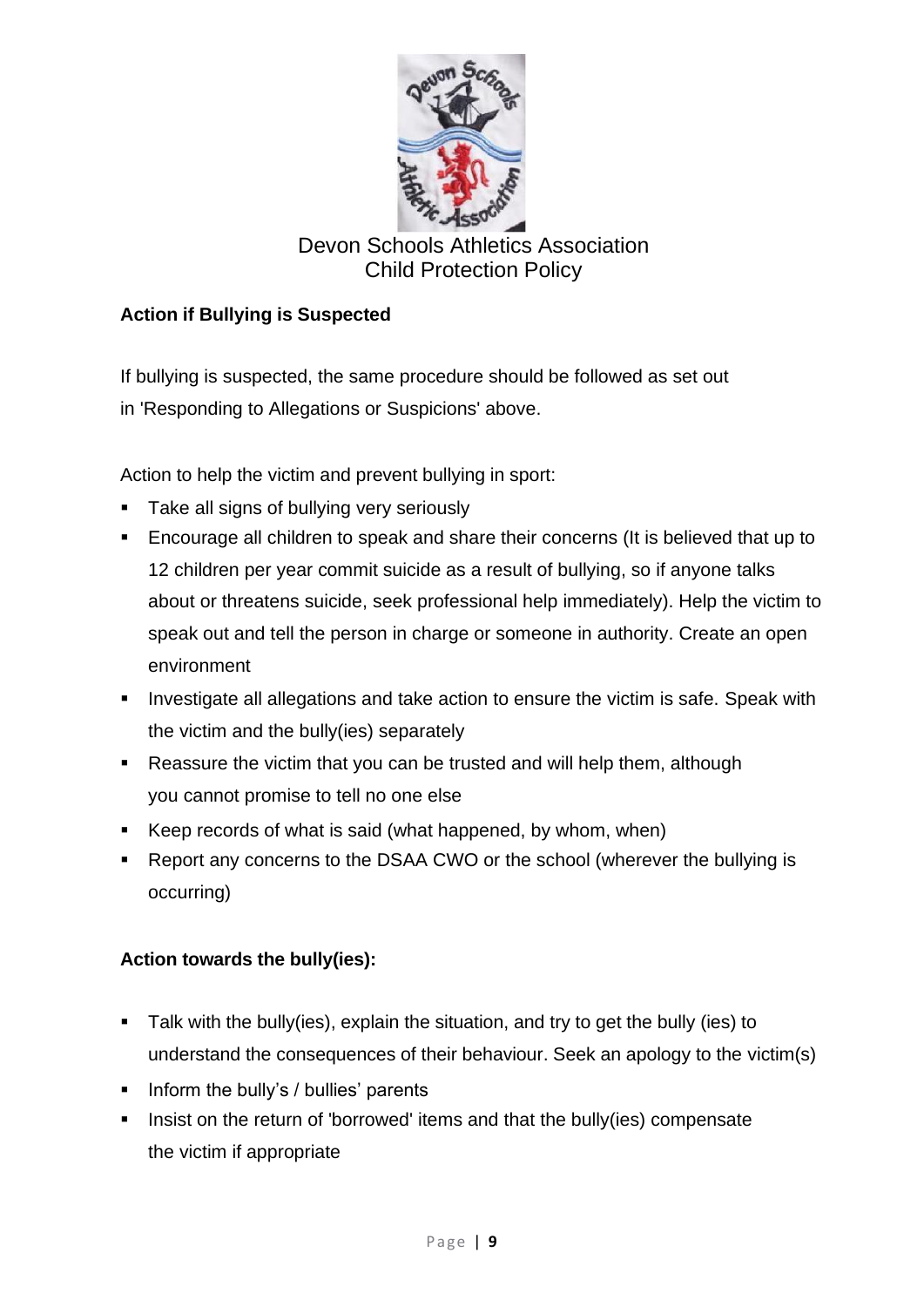

- Provide support for the victim's coach
- **EXEC** Impose sanctions as necessary
- Encourage and support the bully(ies) to change behaviour
- Hold meetings with the families to report on progress
- **.** Inform all organisation members of action taken
- Keep a written record of action taken

**3. Concerns Outside the Immediate Sporting Environment (e.g. a Parent or Carer):**

Report your concerns to the DSAA CWO who should contact the Child's school.

If the DSAA CWO is not available, the person being told of or discovering the abuse should contact Social Services or the police immediately.

Social Services and / or the Police will decide how to involve the parents/carers. The DSAA CWO should also report the incident to the ESAA Welfare Officer.

Maintain confidentiality on a need-to-know basis only.

**Information for Social Services or the Police about Suspected Abuse** To

ensure that this information is as helpful as possible, a detailed record should always be made at the time of the disclosure/concern, which should include the following:

- The child's name, age and date of birth of the child
- The child's home address and telephone number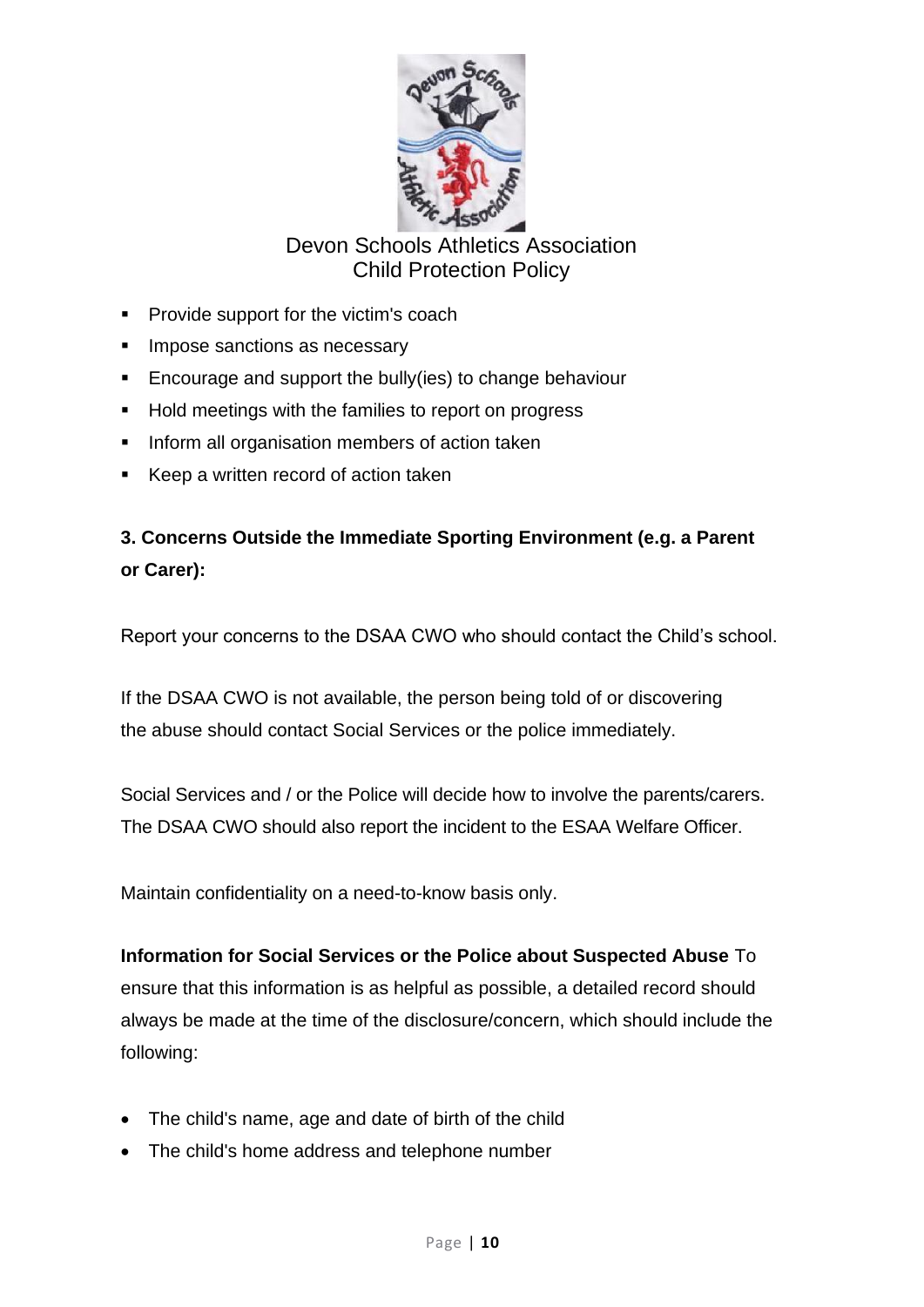

- Whether or not the person making the report is expressing their own concerns or those of someone else
- The nature of the allegation. Include dates, times, any special factors and other relevant information
- Make a clear distinction between what is fact, opinion or hearsay
- A description of any visible bruising or other injuries. Also, any indirect signs, such as behavioural change

#### **Details of witnesses to the incidents**

- **The child's account, if it can be given, of what has happened and how** any bruising or other injuries occurred
- Have the parents been contacted?
- **E** If so, what has been said?
- Has anyone else been consulted? If so, record details
- If the child was not the person who reported the incident, has the child been spoken to? If so, what was said?
- Has anyone been alleged to be the abuser? Record details
- Where possible referral to the police or social services should be confirmed in writing within 24 hours and the name of the contact who took the referral should be recorded

If you are worried about sharing concerns about abuse with a senior colleague, you can contact Social Services or the Police direct (see below), or the NSPCC Child Protection Helpline on 0808 800 5000 or Childline on 0800 1111.